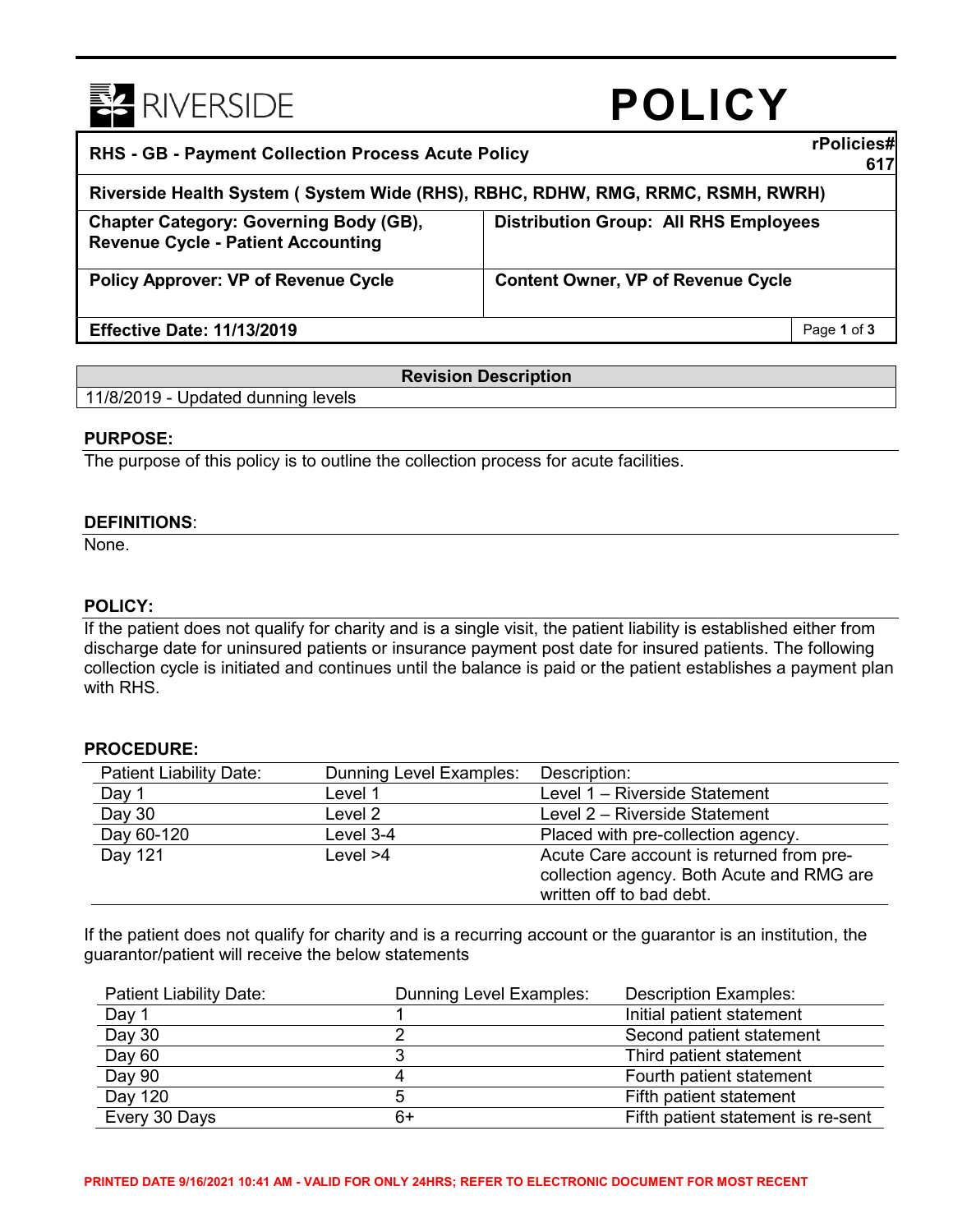#### **Riverside Health System RHS - GB - Payment Collection Process Acute Policy**  Page **2** of **3**

Both Acute and RMG are written off to bad debt and the debt is placed with a third party collection agency. The bad debt agency works accounts with statements and phone calls.

## **EXTRAORDINARY COLLECTION ACTIONS:**

Riverside Health System may utilize a collection agency that may engage in Extraordinary Collection Actions (ECAs) after Day 120 of patient liability via national credit agency reporting. Patients will be notified at least 30 days prior to the use of ECAs. No ECAs will be initiated until a reasonable effort has been made to determine if a patient is eligible for financial assistance.

A Financial Assistance Application may be requested in order to determine financial assistance eligibility. The results will be used to clarify the patient's FPL. This form can be found at: https://www.riversideonline.com/patients\_guests/financial-assistance.cfm and must be completed and submitted within 240 days after first post discharge bill. An incomplete application will be returned for completion. A call center representative can assist patients by providing someone to help fill out the form. They can be reached at 1-800-621-7677 or 757-989-8830; option #3.

If the completed Financial Assistance Application is submitted within 240 days of first post discharge bill, but after a debt has been referred to a collection agency, all ECAs will cease until a determination can be made based on the information provided. If the patient is determined to be eligible, debts will be written off to charity and all ECAs reversed.

## **STATEMENT BILLING PROCESS:**

The System Director of Patient Accounting has final authority to determine when reasonable efforts have been made to determine if a patient is eligible for financial assistance. Once determination is made then extraordinary collection efforts can begin against the individual as necessary. The messages on statements become stronger as the patient liability becomes older. For balances less than \$5.00, no statements will be sent and the account will be adjusted as a small balance write-off.

#### **MONITORING:**

Outcomes Monitoring – The Patient Accounting System Director shall be responsible for confirming that the policy is being carried out appropriately.

Document Management – The Patient Accounting System Director shall be responsible for developing, communicating and maintaining this policy and related procedures and job aids necessary for the implementation and continuance of the policy. This policy shall be reviewed at least every 3 years for repeal or amendments appropriate.

#### **JOB AID(S):**

None.

#### **RELATED INFORMATION:**

| Content<br><b>References</b> | $\bullet$                                                                                                  |
|------------------------------|------------------------------------------------------------------------------------------------------------|
| <b>Related Policies</b>      | <b>Financial Assistance Policy</b><br>$\bullet$<br><b>Patient Liability Assistance Policy</b><br>$\bullet$ |
| <b>Related Forms</b>         | ٠                                                                                                          |